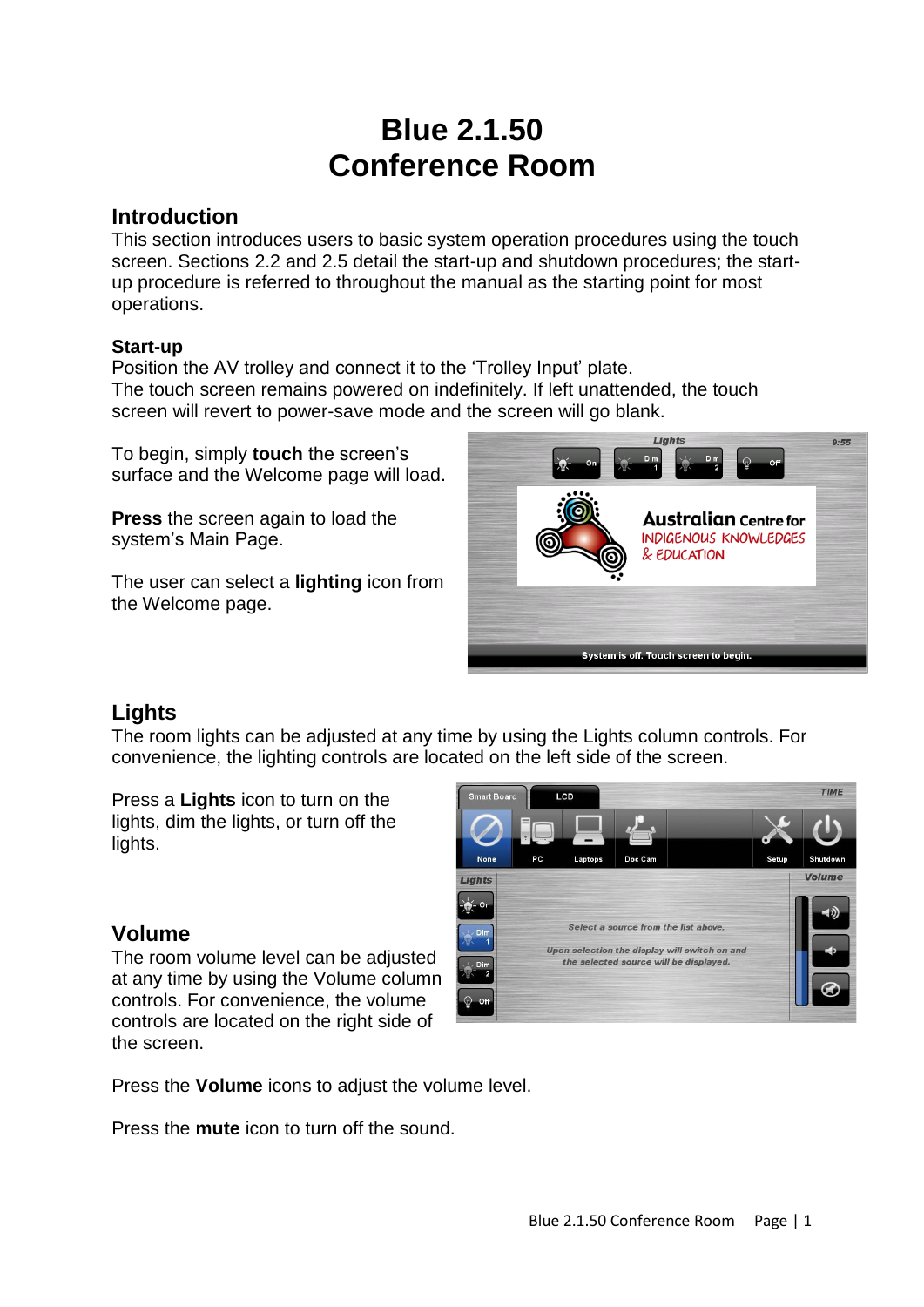## **Keyboard, mouse and microphones**

Keyboard, mouse and microphones are kept in the equipment rack.

Use the equipment labelled Gallery.

- 1. Turn the keyboard on via the **on/off button** located on the back of the keyboard.
- 2. Turn the hand held microphone on via the **on/off button** located at the base.
- 3. Turn the lapel microphone on via the **on/off button** located at the top.

To ensure the equipment is ready for use by the next lecturer/presenter

- 1. Turn the keyboard **off** via the **on/off button** located on the back of the keyboard
- 2. Dock the mouse back into the **docking station**.
- 3. Dock the hand held and lapel microphone back into the **docking station** lining up the recharging so the charge lights are activated.

### **Displays**

The user can control video presentations to the projector (Smart Board tab) or the LCD screen (LCD tab).

The projector will display PC, laptop and document camera input. The user can also present from a connected iPad by selecting the 'Laptop' source.

**Note** that the iPad input is only available using the projector.

The LCD screen will display PC, laptop (no iPad option), document camera or replicate what is currently being shown on the projector.

## **Presentations – Selecting and Operating Sources**

### **Projector and LCD**

**Note** that this manual primarily shows the touch screen images for the LCD tab selection.

To use the projector, press the Smart Board tab. The projector offers PC, laptop and document camera presentations and operates in the same manner with the exception of the 'Laptops' source selection which allows the user to present from a connected iPad (projector only).

### **Follow Smartboard Presentation**

The audio-visual system features a projector and an 87" interactive whiteboard. The video image displayed on the whiteboard can also be displayed on the LCD screen.

### **Follow Smartboard Presentation Procedure**

1. Press the **LCD** tab.

2. Select the **Follow Smartboard** icon from the Source Selection row.



#### Blue 2.1.50 Conference Room Page | 2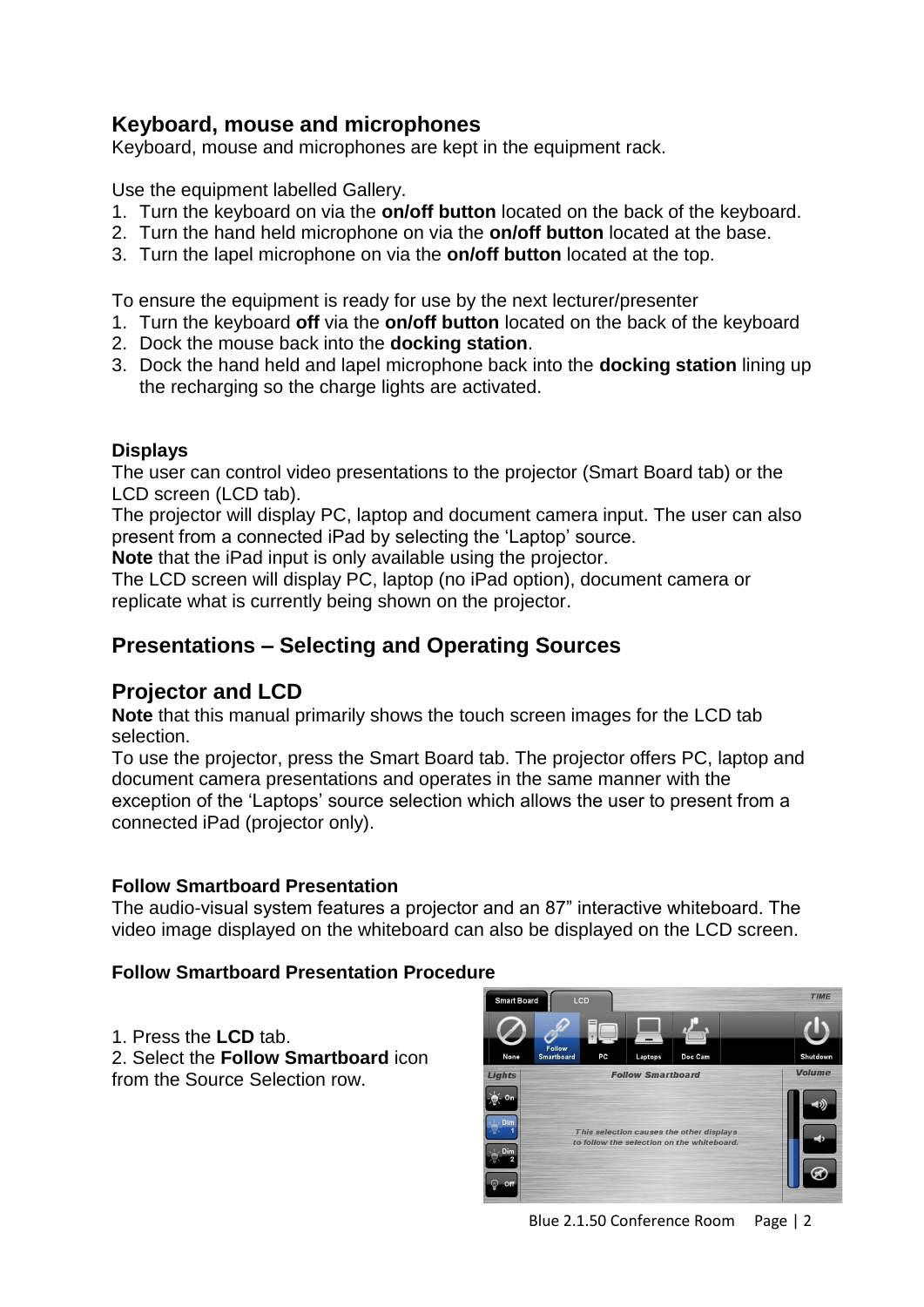# **Personal Computer (PC) Presentation**

The audio-visual system is equipped to display computer presentations from the PC.

### **PC Presentation Procedure**

1. Press the **Smart Board** tab or the **LCD**  tab.

2. Select the **PC** icon from the Source Selection row.



# **Laptop (LCD) Presentation**

The audio-visual system is equipped to display computer presentations from a connected laptop. An input supports video and stereo audio using an HDMI cable.

#### **Connecting a Laptop**

- 1. Connect a laptop to the input using an HDMI cable.
- 2. Turn on the laptop.

3. Configure the laptop to direct the video image to an **external video display**. Switching to an external display is usually done using one of the Function keys (E.g.

Function + F3 or F5). Consult the laptop's help files for more information.

### **Laptop Presentation Procedure**

- 1. Press the **LCD** tab.
- 2. Select the **Laptops** icon from the Source Selection row.

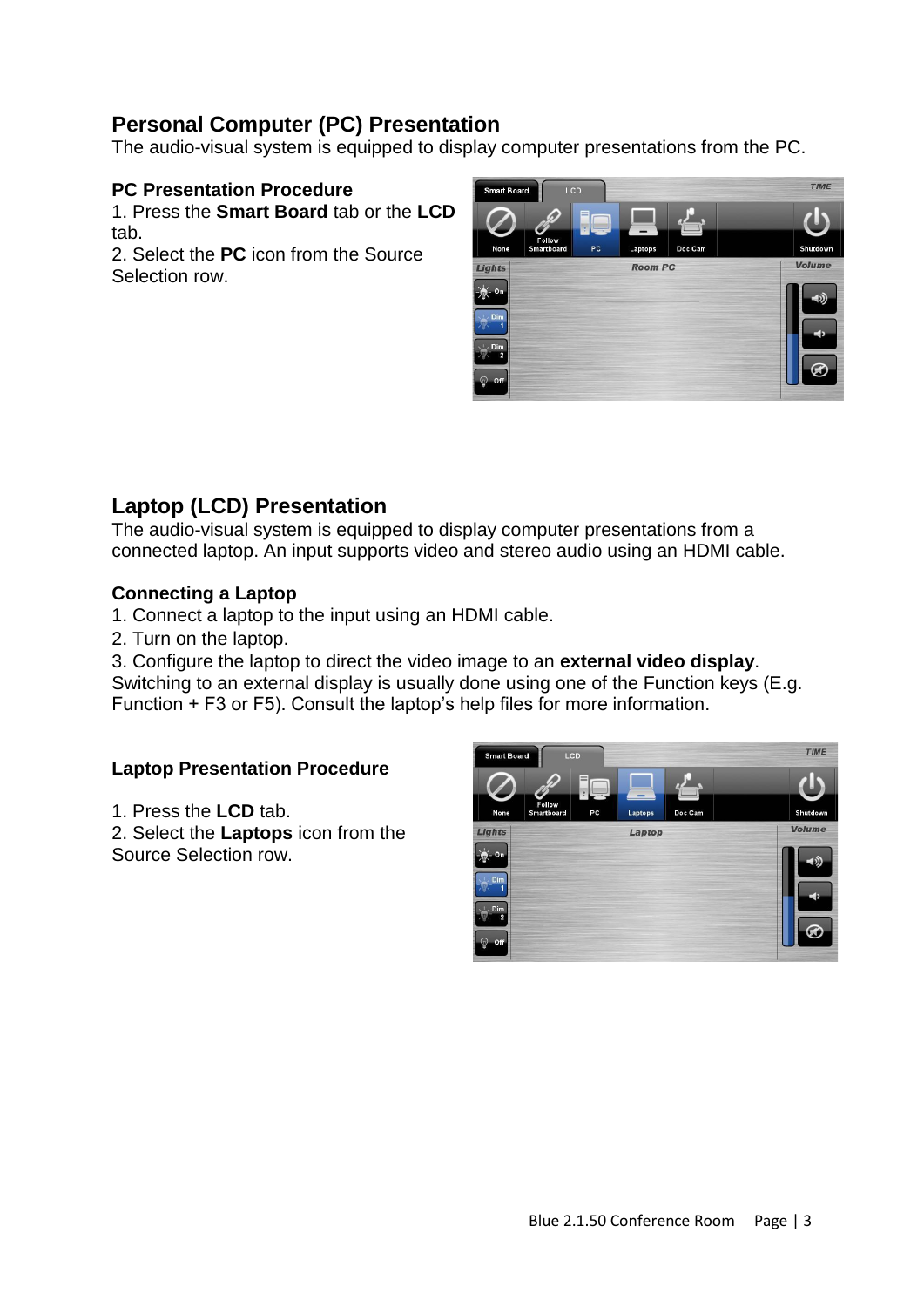# **Laptop / iPad (Projector) Presentation**

The audio-visual system is equipped to display computer presentations from a connected laptop. An input supports video and stereo audio using HDMI cables. An Apple iPad can also be connected to the system when using the projector.

### **Connecting a Laptop**

1. Connect a laptop to an input using a HDMI cable or an Apple iPad.

2. Turn on the laptop.

3. Configure the laptop to direct the video image to an **external video display**. Switching to an external display is usually done using one of the Function keys (E.g. Function + F3 or F5). Consult the laptop's help files for more information.

#### **Laptop / iPad Presentation Procedure**

- 1. Press the **Smart Board** tab.
- 2. Select the **Laptops** icon from the Source Selection row.
- 3. Select the **HDMI Wallplate** icon or the **iPad** icon.

4. For iPad presentation, press the **Epson iProjection** icon on the iPad.

### **Download EPSON iProjection from Apple App Store**

- 1. Open the **EPSON iProjection** application from you iPhone/iPad
- 1. Select the **Projector** icon
- 2. Select the **Other** icon
- 3. Enter the **ip address** of the projector displayed on the whiteboard
- 4. Select **OK** to confirm projectors details.

## **Document Camera Presentation**

The audio-visual system is equipped to display computer presentations from the document camera.

#### **Document Camera Presentation Procedure**

1. Press the **Projector** tab or the **LCD**  tab.

2. Select the **Doc Cam** icon from the Source Selection row.